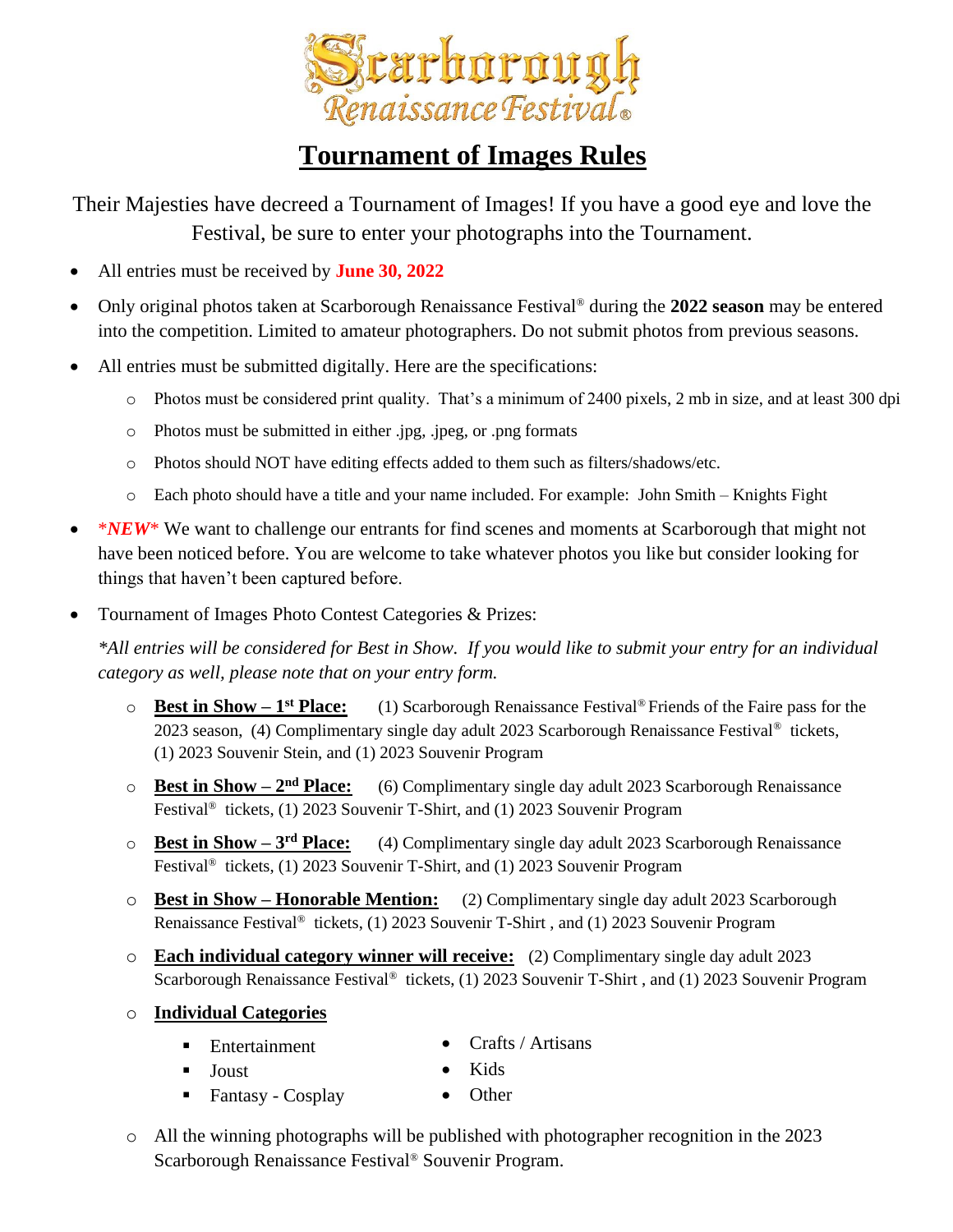

- Entries may be submitted as follows:
	- o Email to: [photos@SRFestival.com](mailto:photos@SRFestival.com)
		- Please put Tournament of Images 2022 in the subject line
		- If submitting more than one photo, please submit photos in a .zip file or with a dropbox link to the files with access given to Scarborough Renaissance Festival®. Please DO NOT include them in the body of the email.
	- o By form to: <https://scarborough.formstack.com/forms/2022toi>
- Each entry must have a completed entry form included with your name, address, daytime phone number, and email address.
- All entries become property of Scarborough Renaissance Festival<sup>®</sup> and will not be acknowledged or returned. Scarborough Renaissance Festival® assumes no responsibility for photographs. The winning photographs will be chosen by a panel of judges.
- Upon entry of photo(s), photographers grant Scarborough Renaissance Festival<sup>®</sup> and Southwest Festivals, Inc. the right to publish the photo. Entrants also allow the display of photos in exhibits, educational, and promotional presentations and in the promotion of the Festival and the Tournament of Images.
- There is NO cost to enter, and you may submit as many entries as you like.
- Employees and participants of Scarborough Renaissance Festival<sup>®</sup> and Southwest Festivals, Inc. and their immediate families are not eligible. Void where prohibited.
- To Enter, please use the form below: